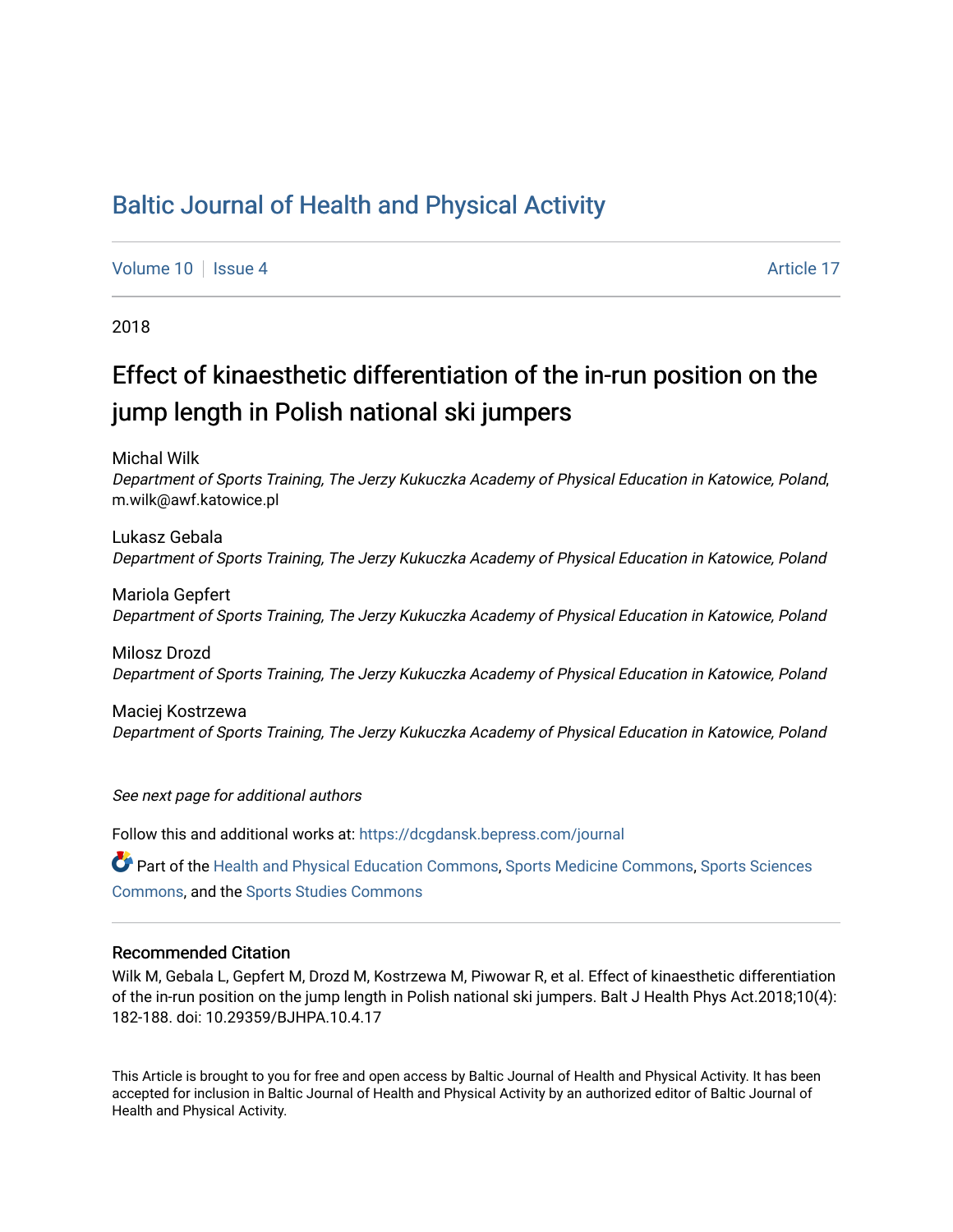## Effect of kinaesthetic differentiation of the in-run position on the jump length in Polish national ski jumpers

### Authors

Michal Wilk, Lukasz Gebala, Mariola Gepfert, Milosz Drozd, Maciej Kostrzewa, Rafal Piwowar, Wojciech Mroszczyk, and Adam Zajac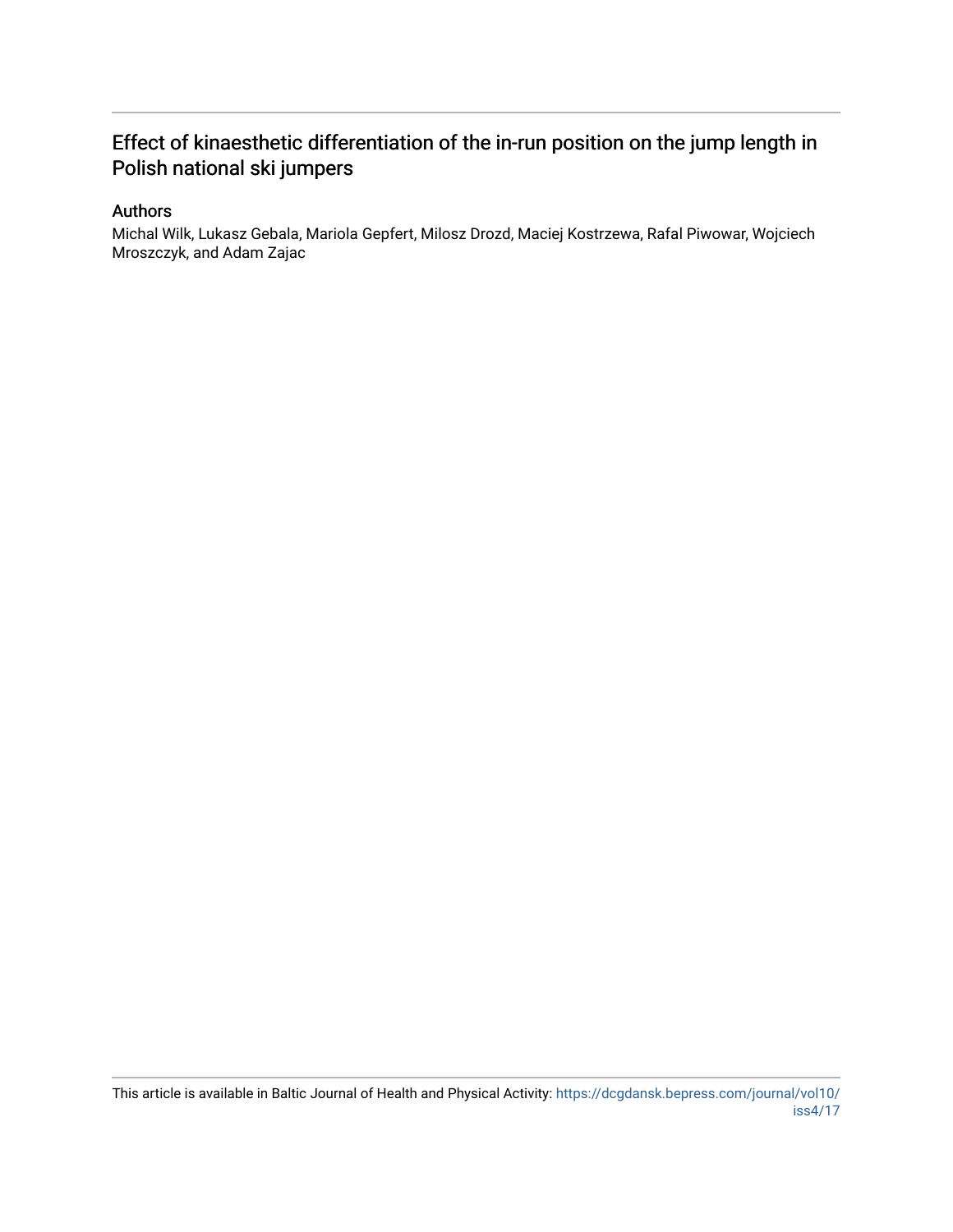# **Effect of kinaesthetic differentiation of the in-run position on the jump length in Polish national ski jumpers**

**Authors' Contribution: A** Study Design

- **B** Data Collection
- **C** Statistical Analysis

**F** Literature Search **G** Funds Collection

L

**D** Data Interpretation

Department of Sports Training, **E** Manuscript Preparation

The Jerzy Kukuczka Academy of Physical Education in Katowice, Poland

**Michał Wilk ABDEF, Łukasz Gębala ABCDEF, Mariola Gepfert BF, Miłosz Drozd BEF,** Maciej Kostrzewa BF, Rafał Piwowar FG, Wojciech Mroszczyk FG, Adam Zając AEG

| abstract                     |                                                                                                                                                                                                                                                                                                                                                                                      |
|------------------------------|--------------------------------------------------------------------------------------------------------------------------------------------------------------------------------------------------------------------------------------------------------------------------------------------------------------------------------------------------------------------------------------|
| Background:                  | The aim of study was to evaluate the effect of kinaesthetic differentiation during the in-run position on<br>the in-run speed and jump length in ski-jumping team.                                                                                                                                                                                                                   |
| <b>Material and methods:</b> | The examinations were conducted on a group of 14 elite athletes from the A ( $n=7$ ) and B ( $n=7$ ) national<br>ski-jumping team. The measurement of the angle of attack for an athlete maintaining the in-run position<br>was made using the Zebris CMS 10 device for a precise and replicable analysis of spinal mobility.                                                        |
| <b>Results:</b>              | Mean length of the jump in team A was $97.16$ (50.95%) $\pm$ 2.78 for the first jump and 93.58 (49.05%)<br>$\pm$ 4.23 for the second one. In team B, the jump length was 87.75 (51.27%) for the first jump and 83.41<br>$(48.73%) \pm 5.77$ for the second one. The difference between the jump length of the 1st and the 2nd<br>jumps was statistically significant at $p < 0.05$ . |
| <b>Conclusions:</b>          | In athletes from team B, lower angular deviations were observed in the in-run position, which means<br>that these athletes were characterized by better reproduced position, whereas they adopted a relatively<br>higher in-run position compared to athletes from team A.                                                                                                           |
|                              | <b>Key words:</b> ski jumping, kinaesthetic differentiation, jump.                                                                                                                                                                                                                                                                                                                   |

#### **article details**

|                               | Article statistics: Word count: 1,897; Tables: 4; Figures: 0; References: 29                                                                                                                                                                                                                                                                                                                                                                                                                                                                                                                                                                                                                                                                                                                                                                                  |  |  |  |
|-------------------------------|---------------------------------------------------------------------------------------------------------------------------------------------------------------------------------------------------------------------------------------------------------------------------------------------------------------------------------------------------------------------------------------------------------------------------------------------------------------------------------------------------------------------------------------------------------------------------------------------------------------------------------------------------------------------------------------------------------------------------------------------------------------------------------------------------------------------------------------------------------------|--|--|--|
|                               | Received: August 2018; Accepted: December 2018; Published: December 2018                                                                                                                                                                                                                                                                                                                                                                                                                                                                                                                                                                                                                                                                                                                                                                                      |  |  |  |
| <b>Full-text PDF:</b>         | http://www.balticsportscience.com                                                                                                                                                                                                                                                                                                                                                                                                                                                                                                                                                                                                                                                                                                                                                                                                                             |  |  |  |
| Copyright                     | © Gdansk University of Physical Education and Sport, Poland                                                                                                                                                                                                                                                                                                                                                                                                                                                                                                                                                                                                                                                                                                                                                                                                   |  |  |  |
| Indexation:                   | Celdes, Clarivate Analytics Emerging Sources Citation Index (ESCI), CNKI Scholar (China National Knowledge<br>Infrastructure), CNPIEC, De Gruyter - IBR (International Bibliography of Reviews of Scholarly Literature in<br>the Humanities and Social Sciences), De Gruyter - IBZ (International Bibliography of Periodical Literature in<br>the Humanities and Social Sciences), DOAJ, EBSCO - Central & Eastern European Academic Source, EBSCO -<br>SPORTDiscus, EBSCO Discovery Service, Google Scholar, Index Copernicus, J-Gate, Naviga (Softweco, Primo<br>Central (ExLibris), ProQuest - Family Health, ProQuest - Health & Medical Complete, ProQuest - Illustrata: Health<br>Sciences, ProQuest - Nursing & Allied Health Source, Summon (Serials Solutions/ProQuest, TDOne (TDNet),<br>Ulrich's Periodicals Directory/ulrichsweb, WorldCat (OCLC) |  |  |  |
| <b>Funding:</b>               | This research received no specific grant from any funding agency in the public, commercial, or not-for-profit sectors.                                                                                                                                                                                                                                                                                                                                                                                                                                                                                                                                                                                                                                                                                                                                        |  |  |  |
| <b>Conflict of interests:</b> | Authors have declared that no competing interest exists.                                                                                                                                                                                                                                                                                                                                                                                                                                                                                                                                                                                                                                                                                                                                                                                                      |  |  |  |
| Corresponding author:         | Corresponding author: Michał Wilk PhD., The Jerzy Kukuczka Academy of Physical Education, 40-065 Katowice, Mikołowska<br>72A; email: m.wilk@awf.katowice.pl                                                                                                                                                                                                                                                                                                                                                                                                                                                                                                                                                                                                                                                                                                   |  |  |  |
| <b>Open Access License:</b>   | This is an open access article distributed under the terms of the Creative Commons Attribution-Non-commercial 4.0<br>International (http://creativecommons.org/licenses/by-nc/4.0/), which permits use, distribution, and reproduction in<br>any medium, provided the original work is properly cited, the use is non-commercial and is otherwise in compliance<br>with the license.                                                                                                                                                                                                                                                                                                                                                                                                                                                                          |  |  |  |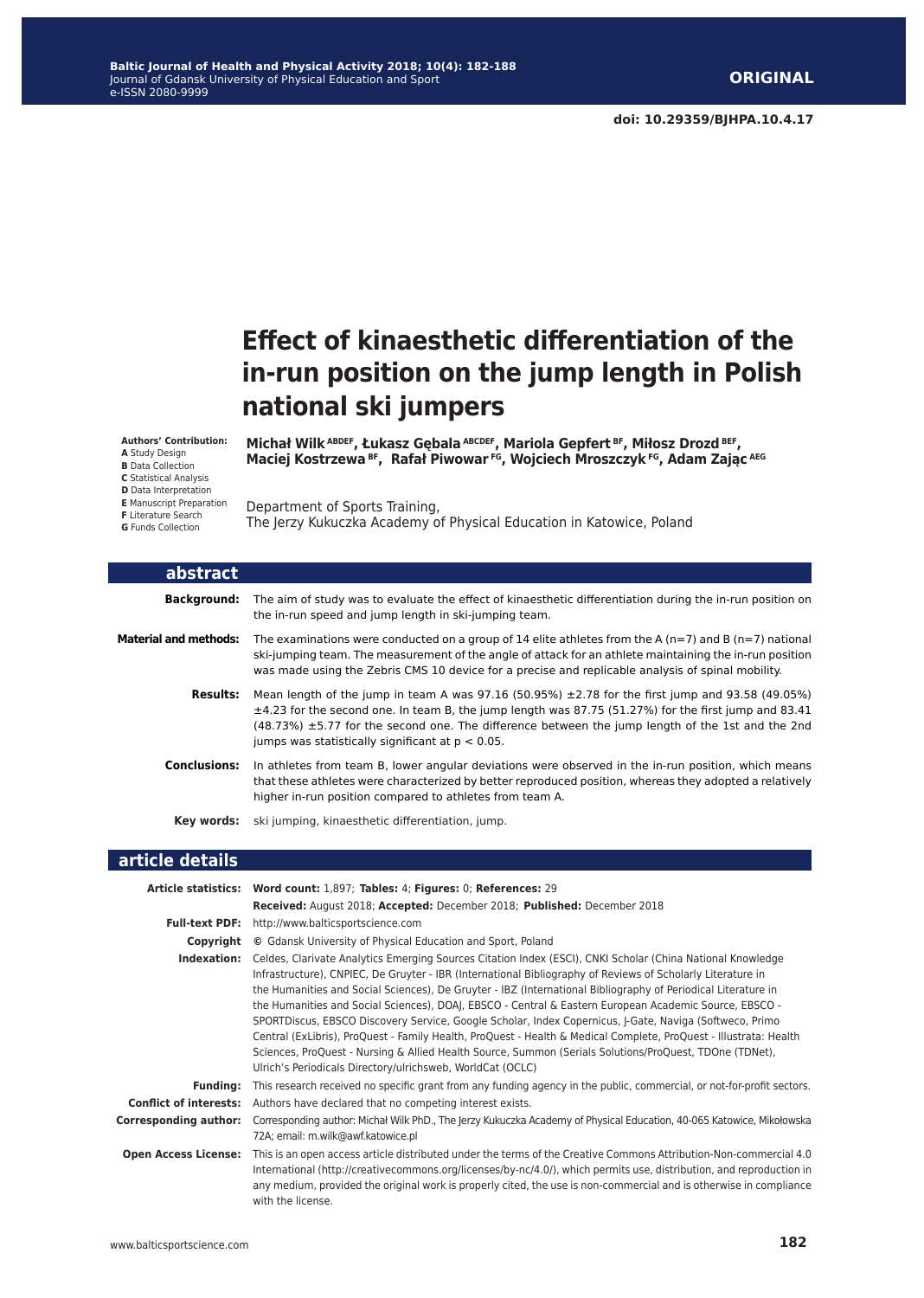Kinaesthetic differentiation of the in-run position on the jump length in ski jumping blood K+ concentration balance after production balance gamp tength in the<br>alt LHealth Phys Act, 2018:10(4):182-188 Balt J Health Phys Act. 2018;10(4):182-188 Wilk M, Gębala Ł, Gepfert M, Drozd M, Kostrzewa M, Piwowar R, Mroszczyk W, Zając A.

## **introduction**

Final score in ski jumping depends on a number of factors which concern correct in-run position, in-run length, take-off and the flight phase. Apart from the technical components, sports performance in ski jumping is significantly affected by the muscle power in the lower limbs, body mass and several motor abilities [1,2,3]. The optimal in-run position is characterized by using a maximally aerodynamic body position of an athlete, which directly translates into the in-run speed. The in-run speed of an athlete has an direct effect on the length of the ski jump [4,5,6,7,8,9]. A mistake in the first phase of the ski jump, such as an incorrect in-run position, may lead to consequences which cannot be reversed during other phases [1]. The take-off phase in ski jumping is performed automatically. The efficiency of performing the automated activity by the human body depends on the receptors located in muscle spindles and tendons. Proprioceptors transfer signals from the joints and ligaments and provide information about the angular position of the joint, whereas inner ear receptors inform about angular movements of the head [10, 11]. In ski jumping, proprioception is responsible for the analysis of the variables received from athlete's body during the in-run at the speeds exceeding 90 km/h. The time for the athlete to make a decision on the instant of the take-off is merely 0.25 to 0.30 s [6, 7].

Under static conditions, typical of the ski jumper's in-run position, the information is transferred to the central nervous system in a continuous manner. The flow of information from the receptor to the effector ranges from 70 to 120 ms. Control, which is the key factor in the effective in-run position, consists of maintaining or continuously correcting the motor task as a response to varying stimuli, external conditions, which, in the case of overdriving, allow for changes in the opposite direction [10].

Under dynamic conditions at the take-off, when the athlete needs to change the position, the movement control occurs automatically and the automated movement is composed of individual stages, with the final result being information about performing the task. In ski jumping, a mistake at the moment of take-off related to the control of the movement sequence has an effect on the final score and, consequently, poorer overall performance [10]. Striving for high scores in ski jumping is first and foremost connected with facilitation of the automatism connected with sensorimotor habits. Kinaesthetic differentiation of the movement amplitude and force allows for a proper perception and control of movements performed in space in order to choose an optimal solution for the whole task [12, 13].

The aim of this study was to evaluate the effect of kinaesthetic differentiation during the in-run position on the in-run speed and ski jump length in a group of elite athletes from the Polish national ski-jumping team.

### **material and methods**

The examinations were conducted in sports facilities of the Central Sports Centre in Poland, on a group of 14 elite athletes from the A and B national skijumping teams. Seven individuals were included in group A, while the other 7 were enrolled in group B. The mean age in team A was 22.16 years ±3.54, whereas in team B, it was 17.00 years ±1.09. Mean body mass, body height and BMI ( $kg/cm<sup>2</sup>$ ) of athletes from teams A and B did not show statistically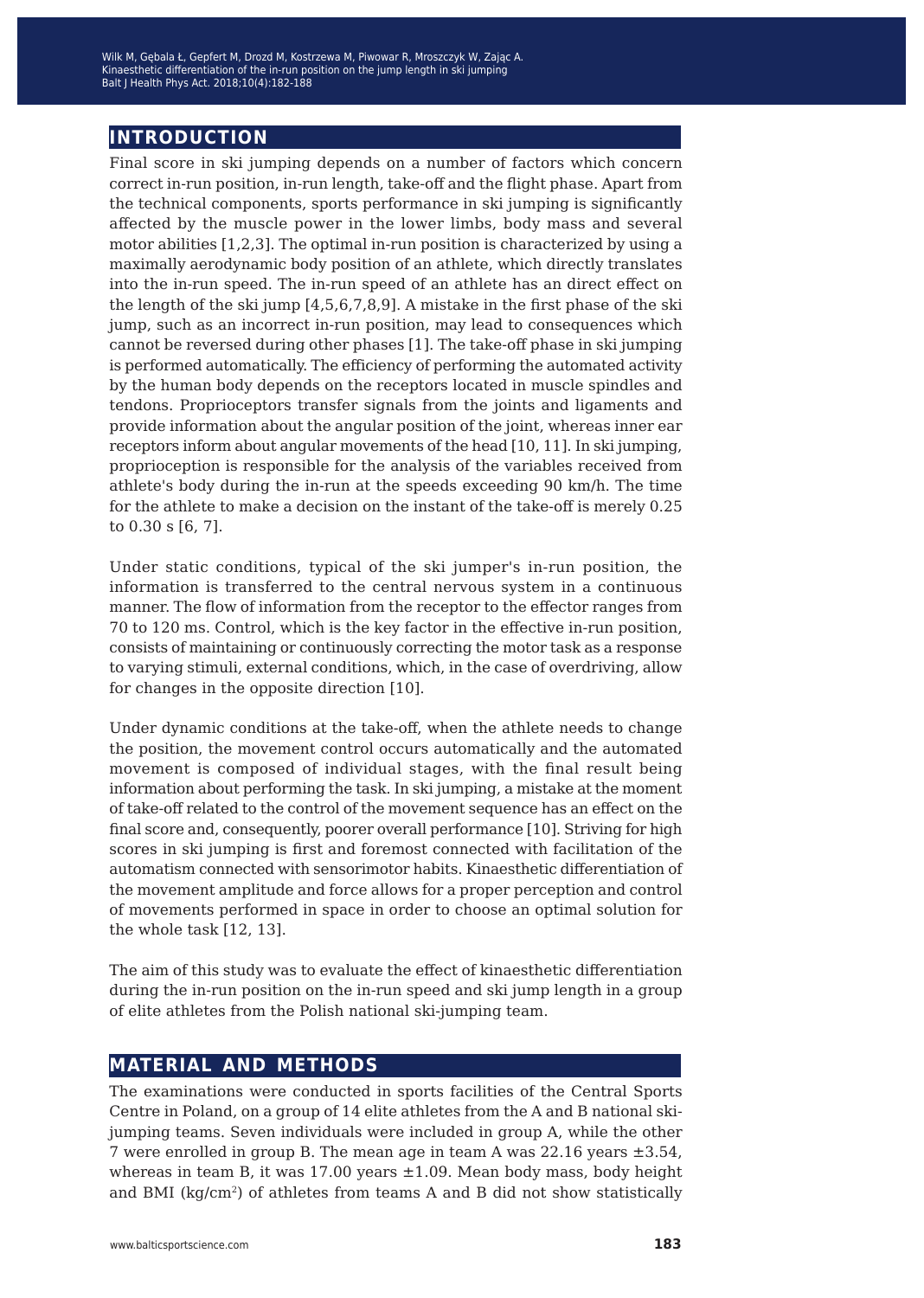significant differences. In team A, mean body mass was  $57.75 \pm 2.99$  kg, mean body height was  $173.83 \pm 4.70$  cm, and mean BMI was  $19.08 \pm 0.72$  kg/ cm<sup>2</sup>. These values for group B, equalled respectively:  $BM = 56.06 \pm 3.82$  kg, BH =  $175 \pm 3.94$  cm, and BMI =  $18.30 \pm 0.87$  kg/cm<sup>2</sup>. The training experience in team A equalled 12.66  $\pm$ 3.37 years, whereas in team B, it was 9.5  $\pm$ 1.64 years. Statistical analysis demonstrated that both groups were homogeneous in terms of training experience, body mass, body height and BMI and differed statistically only in age.

The inclusion criteria were:

- athletes from Poland's national team A,
- athletes from Poland's national team B,
- participants without injuries and current pain syndromes.

The measurement of the in-run position for an athlete was made using the Zebris CMS 10 device for a precise and replicable analysis of spinal mobility. Zebris CMS 10 is a device that allows three-dimensional recording of movements by means of ultrasonic markers (transmitters and reference markers) through the measurement of time between emission and reception of the ultrasonic impulses [14, 15].

The athletes were prepared by placing one triple marker set at the height of Th7-8 vertebrae and the second triple marker set behind the athlete on a stable stand at the height of the sacrum. The central unit of the Zebris CMS 10 device was positioned perpendicularly to ultrasonic markers at a distance of 100 cm from the participant, so that after adopting the in-run position by the athlete, all the markers recorded the movement (in half of the distance between the standing position and the final in-run position). The test consisted of recording the first in-run position in five consecutive trials. In the first trial, after adopting the neutral (standing) position and performing calibration of the device by the test supervisor, the athlete was asked to move to the in-run position similar to that maintained on the in-run of the ski-jumping hill. For this purpose ski-boots were used, and 2 cm inserts that mimicked the rear part of the ski binding were placed under the participant's heels. Next, the recording device was stopped at the moment when the athlete maintained the "still" in-run position and the participant returned to the initial position. Next trials of reproducing the inrun position were performed without visual control. The rest between the trials were 1 minute. After completing 5 trial in-run positions, two sets of training ski jumps were performed. The rest between ski jumps was 15 minute.

## **results**

The statistical analysis was performed using the Statistica computer software (v.5.0, Statsoft, USA). In the "Basic statistics" module, the means and standard deviations were calculated for the analysed variables for both groups. The level of statistical significance was set at a standard value of  $\alpha = 0.05$ . Differences between the analysed variables were determined with ANOVA analysis of variance.

The statistical analysis led to the conclusion that both study groups did not differ significantly in terms of the analysed basic variables except for the athletes' age. Statistically significant intergroup differences were found only for the value of in-run position in the first trial and the length of the first and the second ski jump. Means, standard deviations and levels of significance for individual variables are presented in Table 1.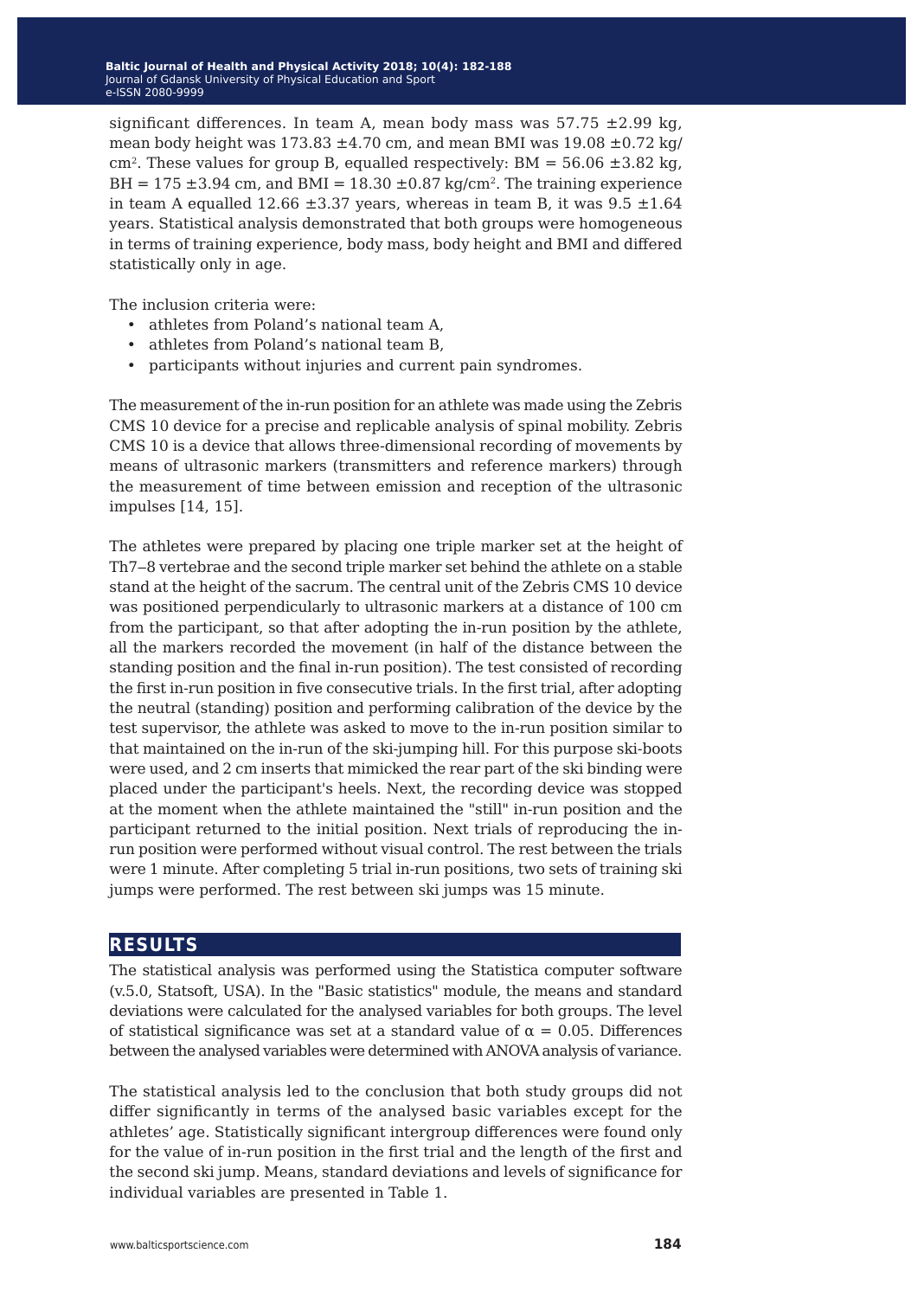Mean length [m] of the ski jump in team A was  $97.16$  (50.95 %)  $\pm 2.78$  m for the first ski jump and 93.58 (49.05 %) ±4.23 m for the second one. The total distance of both ski jumps was  $190.75 \pm 6.94$  m. In team B, the ski jump length was 87.75 (51.27 %) for the first ski jump and 83.41 (48.73 %) ±5.77 for the second one. The total distance of both ski jumps in junior athletes was 171.16  $\pm$ 9.55 m. The difference between the ski jump length of the 1st and 2nd ski jumps in teams A and B revealed that the statistical significance at p < 0.05 was  $x = 0.002$  for the 1st ski jump and  $x = 0.002$  for the 2nd ski jump (Tables 2 and 3).

Table 1. Means and standard deviations for basic evaluated variables for both groups and levels of significance

| Variable                 | Team A |             | Team B |             | Level of     |
|--------------------------|--------|-------------|--------|-------------|--------------|
|                          | X      | Stand, dev. | X      | Stand, dev. | significance |
| Age                      | 22.16  | ±3.54       | 17.00  | ±1.09       | $0.004*$     |
| Body Mass (kg)           | 57.75  | ±2.99       | 56.06  | ±3.88       | 0.484        |
| Body height (cm)         | 173.83 | ±4.70       | 175.00 | ±3.94       | 0.018        |
| BMI (kg·m <sup>2</sup> ) | 19.08  | $\pm$ 0.72  | 18.3   | $\pm 0.87$  | 0.179        |
| Experience (years)       | 12.66  | ±3.77       | 9.5    | ±1.64       | 0.093        |
| In-run position 1        | 108.28 | ±5.12       | 97.4   | ±6.55       | $0.015*$     |
| In-run position 2        | 106.65 | ±6.68       | 97.13  | $\pm 8.00$  | 0.064        |
| In-run position 3        | 107.10 | ±6.87       | 97.53  | $\pm 8.08$  | 0.064        |
| In-run position 4        | 106.40 | ±7.81       | 98.06  | ±7.45       | 0.093        |
| In-run position 5        | 106.06 | ±8.31       | 98.03  | $\pm 8.96$  | 0.179        |
| Ski Jump 1               | 97.16  | ±2.78       | 87.75  | ±5.41       | $0.002*$     |
| Ski Jump 2               | 93.58  | ±4.23       | 83.41  | ±5.77       | $0.004*$     |
| Ski Jump Total           | 190.75 | ±6.94       | 171.16 | ±9.55       | $0.002*$     |

*\* statistically significant differences*

#### Table 2. Differences in-run position for team A

| In-run position | Mean   | Min   | Max    | SD   |
|-----------------|--------|-------|--------|------|
| Trial 1         | 108.28 | 99.90 | 114.00 | 5.12 |
| Trial 2         | 106.65 | 99.50 | 114.20 | 6.68 |
| Trial 3         | 107.10 | 98.60 | 114.20 | 6.87 |
| Trial 4         | 106.40 | 96.00 | 114.70 | 7.81 |
| Trial 5         | 106.06 | 94.00 | 102.00 | 8.31 |

#### Table 3. Differences in-run position for team B

| In-run position | Mean  | Min   | Max    | <b>SD</b> |
|-----------------|-------|-------|--------|-----------|
| Trial 1         | 97.40 | 91.30 | 107.60 | 6.55      |
| Trial 2         | 97.13 | 90.00 | 107.70 | 8.00      |
| Trial 3         | 97.53 | 88.50 | 107.70 | 8.08      |
| Trial 4         | 98.06 | 90.70 | 107.60 | 7.45      |
| Trial 5         | 98.03 | 88.00 | 109.40 | 8.96      |

The differences in absolute values between the first in-run position and other trials performed without visual control in team A revealed the following values: the error of reproducing equalled respectively: in the second in-run position:  $x = 1.63^{\circ}$  (1.5%); in the third position:  $x = 1.18^{\circ}$  (1.09%); in the fourth position:  $x = 1.88$ ° (1.74%), and in the fifth position:  $x = 2.22$ ° (2.05%).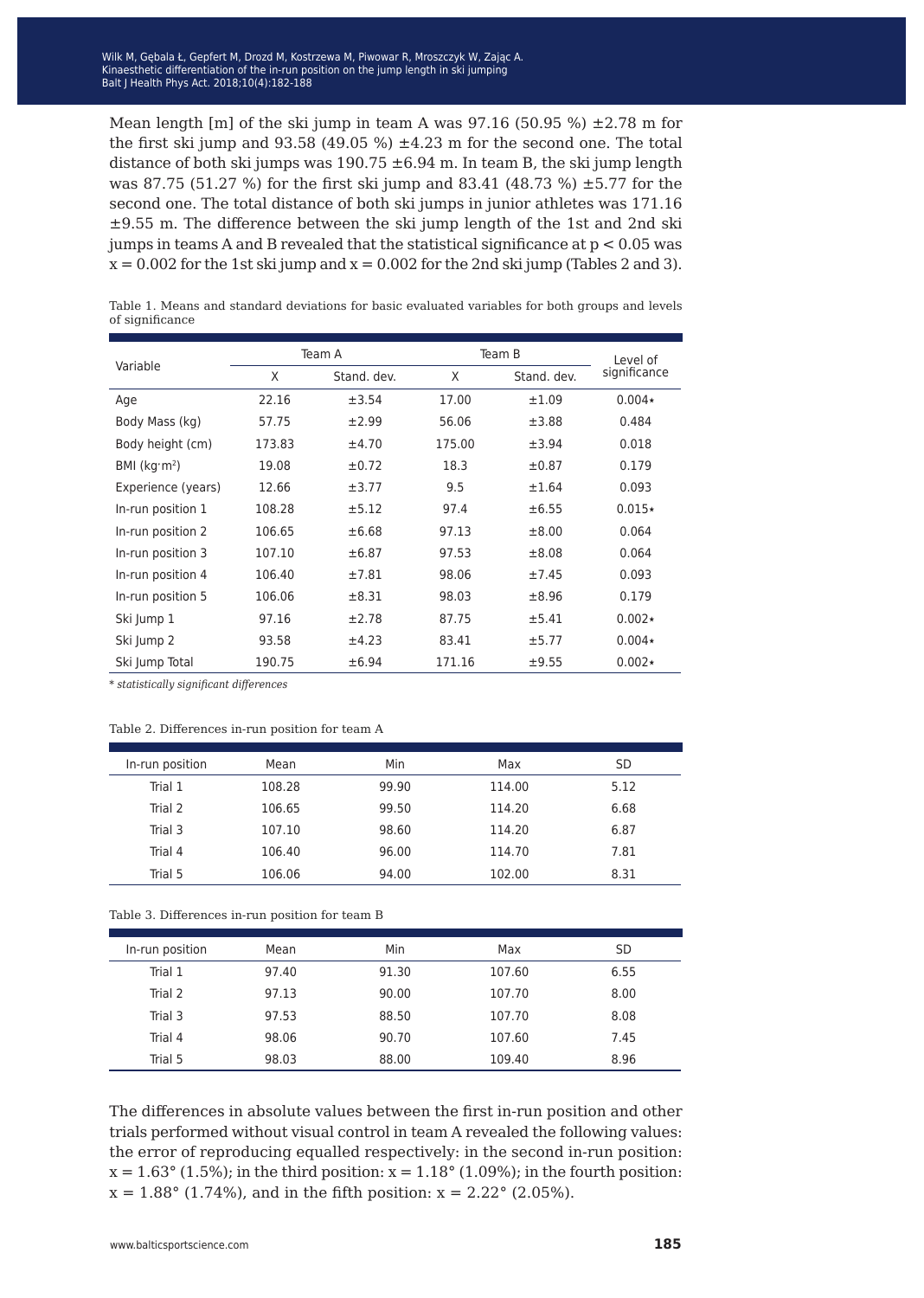The differences in the absolute values of the first in-run position and other trials performed without visual control in team A revealed the following values: error of reproducing in the second in-run position was  $x = 0.27^{\circ}$  (0.3%); in the third position  $x = 0.13^{\circ}$  (0.13%); in the fourth  $x = 0.66^{\circ}$  (0,68%); in the fifth position:  $x = 0.63^{\circ}$  (0.65%). A statistical significance of  $p = 0.036$  was found for the correlation between differentiation of the position and the difference in the two ski jumps for teams A and B. Analysis of differences in the in-run position ( $n = 14$ ,  $p < 0.005$ ) and the differences in two ski jumps revealed a statistical correlation at  $p = 0.036$ .

| N  | Level of significance |
|----|-----------------------|
| 14 | $0.000746*$           |
| 14 | 0.493688              |
| 14 | 0.819563              |
| 14 | 0.157273              |
| 14 | 0.087888              |
| 14 | $0.007734*$           |
| 14 | $0.048359*$           |
| 14 | $0.048359*$           |
| 14 | 0.091882              |
| 14 | 0.158083              |
| 14 | $0.000217*$           |
| 14 | $0.001747*$           |
| 14 | $0.000242*$           |
|    |                       |

Table 4. The relationship between jump length and reproduction of the in-run position

*\* statistically significant differences*

### **discussion**

Previous analyses of the factors affecting the athlete's body during the inrun phase on the ski jumping hill, the jump phase and the flight phase (wind, position of the athlete during flight, sequence of activation of individual muscle groups in the area of lower limbs) have not provided a sufficient answer as to why, despite athletes' similar motor abilities, similar position during the flight and a similar in-run speed, the athletes do not reach comparable results [16, 17, 4, 18]. Schwameder found that elite athletes in ski jumping have a relatively lower in-run position compared to the athletes with worse sports skills [1]. Vimavirta and Komi [6] examined the correlations between such of the ski jump as in-run speed and basic variables, such as body mass and body height, and demonstrated a significant correlation between the in-run speed and ski jump length in the first round ( $x = 0.628$ ,  $p < 0.001$ ) and in the second round ( $x = 0.418$ ,  $p < 0.05$ ), and between body mass and in-run speed in the first round ( $x = 0.458$ ,  $p < 0.001$ ) and the second round ( $x = 0.684$ ) p < 0.001). Vimavirta and Komi agreed that the low in-run position has an effect on reduction of the forces acting on the athlete's body in the in-run position [6].

The researchers who examined kinaesthetic differentiation demonstrated that its higher level ensures a more optimal level of movement control. The effect of kinaesthetic differentiation on the level of sports performance was also found for such sports as luge, basketball, figure skating, ski jumping, Alpine skiing, canoeing, judo and wrestling [19–28].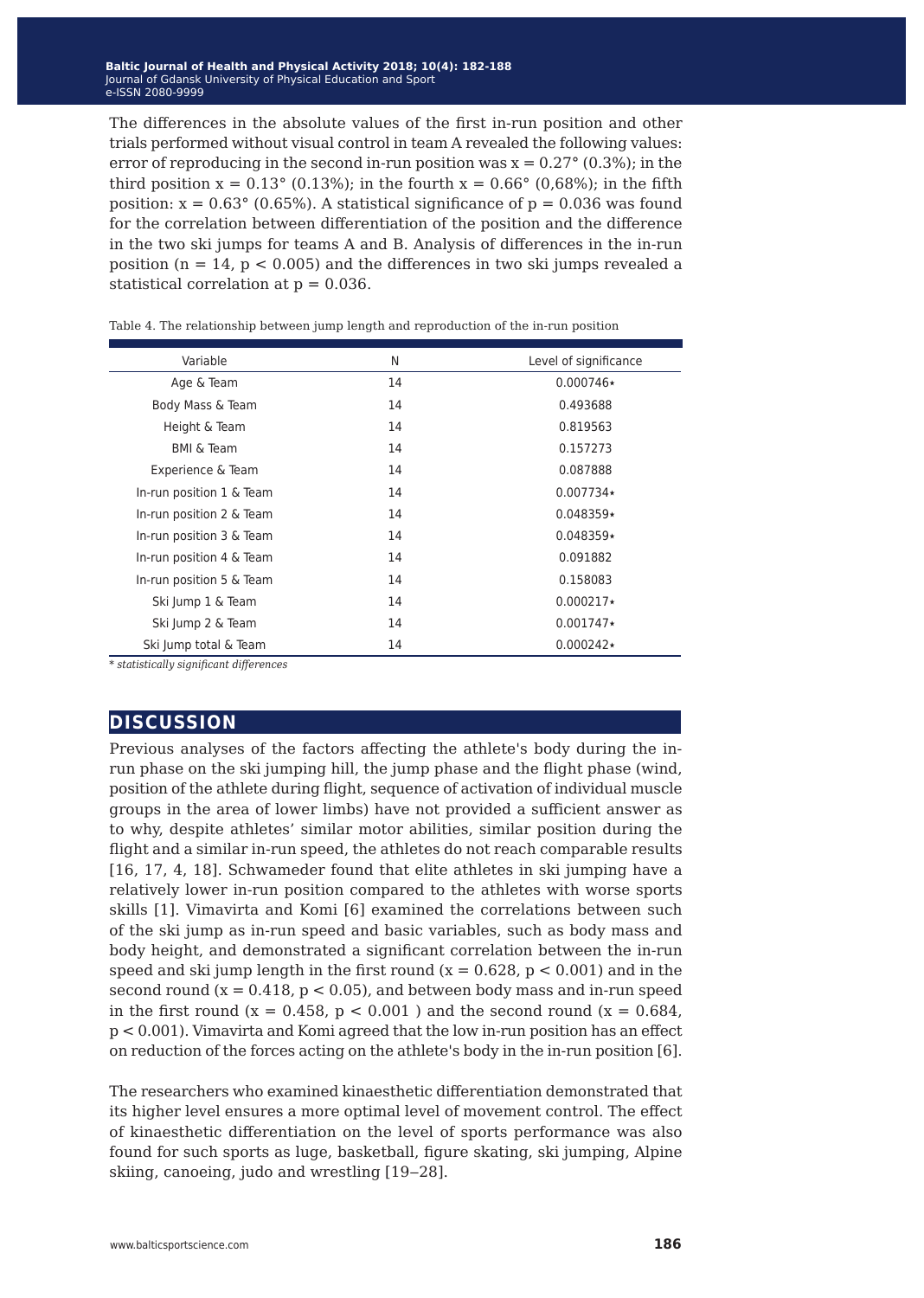Dolan and Grenn [29] analysed the effect of the slouched posture on the proprioceptive control of the position of the lumbar spine. They recorded a significant difference of 3.92° in the ability to reproduce the initial position after 5 minutes of maintaining the slouched posture compared to initial values.

#### **conclusions**

In conclusion, it can be noted that in athletes from team B, lower angular deviations were observed in the in-run position, which means that these athletes were characterized by better reproduced position from 0.27°– 0.66°, whereas they adopted a relatively higher in-run position from  $x = 97.13 \pm 8.00$ to  $x = 98.06 \pm 7.45$  compared to athletes form team A. They also performed shorter ski jumps during the first and the second round ( $x = 171.16 \pm 9.5$ ).

Team A was characterized by a lower in-run position  $x = 106.06 \pm 8.31$  to 108.28  $\pm$ 5.12 and less accurate reproducing of the in-run position  $x = 1.18$ ° to  $x = 2.22$ °. In two rounds of the competition, they performed longer ski jumps ( $x = 190.75 \pm 6.94$ ). However, it should be noted that an important factor determining the length of the ski jump is the level of muscle power of the lower limbs. In the present study, this parameter was not analysed, which can be a significant limitation.

### **references**

- [1] Szwameder H. Biomechanics research in ski jumping 1991–2006. Sports Biomech. 2008;7(1):114-136. <https://doi.org/10.1080/14763140701687560>
- [2] Schmolzer B, Muller W. The importance of being light: aerodynamic forces and weight in ski jumping. J Biomech. 2002;35:1059-1069. [https://doi.org/10.1016/S0021-9290\(02\)00066-0](https://doi.org/10.1016/S0021-9290(02)00066-0)
- [3] Muller W, Groschi W, Muller R, Sudi K. Underweight in ski jumping: The solution of the problem. Int J Sport Med. 2006;27;926-934. <https://doi.org/10.1055/s-2006-923844>
- [4] Virmavirta M, Kivekas J, Paavo V. Komi. J Biomech. 2001;34:465-470. [https://doi.org/10.1016/S0021-](https://doi.org/10.1016/S0021-9290(00)00218-9) [9290\(00\)00218-9](https://doi.org/10.1016/S0021-9290(00)00218-9)
- [5] Virmavirta M, Komi PV. Takeoff forces in ski jumping. Int J Sport Biomech. 1989;5:248-257. [https://](https://doi.org/10.1123/ijsb.5.2.248) [doi.org/10.1123/ijsb.5.2.248](https://doi.org/10.1123/ijsb.5.2.248)
- [6] Virmavirta M, Komi PV. Measurement of take-off forces in ski jumping. Part 1. Scand J Med Sci Sports. 1993;3:229-236.<https://doi.org/10.1111/j.1600-0838.1993.tb00387.x>
- [7] Virmavirta M, Komi PV. Measurement of take-off forces in ski jumping. Part 2. Scand J Med Sci Sports. 1993;3:237-243[. https://doi.org/10.1111/j.1600-0838.1993.tb00388.x](https://doi.org/10.1111/j.1600-0838.1993.tb00388.x)
- [8] Virmavirta M, Komi PV. Take-off analysis of champion ski jumper. Coach Sport Sci J. 1994;1(1):23-27. [https://doi.org/10.1016/0021-9290\(94\)91063-4](https://doi.org/10.1016/0021-9290(94)91063-4)
- [9] Virmavirta M, Isolehto J, Komi P, Schwameder H, Pigozzi F, Massazza G. J Biomech. 2009;45:1095 -1101. <https://doi.org/10.1016/j.jbiomech.2009.02.026>
- [10] Nowotny J, Saulicz E. Niektóre zaburzenia statyki ciała i ich korekcja [Some disorders of the body statics and their correction]. Katowice: AWF; 1993. Polish.
- [11] Perrin DH, Shultz SJ. Models for clinical research involving proprioception and neuromuscular control. In: Proprioception and neuromuscular control in joint stability. Pittsburgh: Human Kinetics; 2000, 349-363.
- [12] Arnold PJ. Kinaesthetic perception and sports skills: Some empirical findings and philosophical considerations. In: Ross S, Charette L, eds. Person minds and bodies. North York, Ontario: University Press of Canada; 1988
- [13] Gikalov V. Vararbeitung der Kinästhetischen. In: Rieder H, editor. Motorik und Bewegungsforschung, Ein Beitrag zum Lernen im Sport [Motor and movement research, a contribution to learning in sports]. Hofmann, Schorndorf; 1983, 242-249. German.
- [14] Natalis M, Konig A. Non-invasive, accurate and reliable measurement of cervical spine motion with a 3D real-time ultrasound motion analyzer. Ultraschall Med. 1999;20(2):70-3. [https://doi.](https://doi.org/10.1055/s-1999-14237) [org/10.1055/s-1999-14237](https://doi.org/10.1055/s-1999-14237)
- [15] Castro WH, Sautmann A, Schilgen M, Sautmann M. Non-invasive three-dimensional analysis of cervical spine motion in normal subjects in relation to age and sex. An experimental examination. Spine. 2000 15;25(4):443-449. <https://doi.org/10.1097/00007632-200002150-00009>
- [16] Virmavirta M, Isolehto J, Komi P, Gert-Peter Brüggemann E. Müller H. Schwameder. Characteristics of the early flight phase in the Olympic ski jumping competition. J Biomech. 2005;38:2157-2163. <https://doi.org/10.1016/j.jbiomech.2004.10.004>